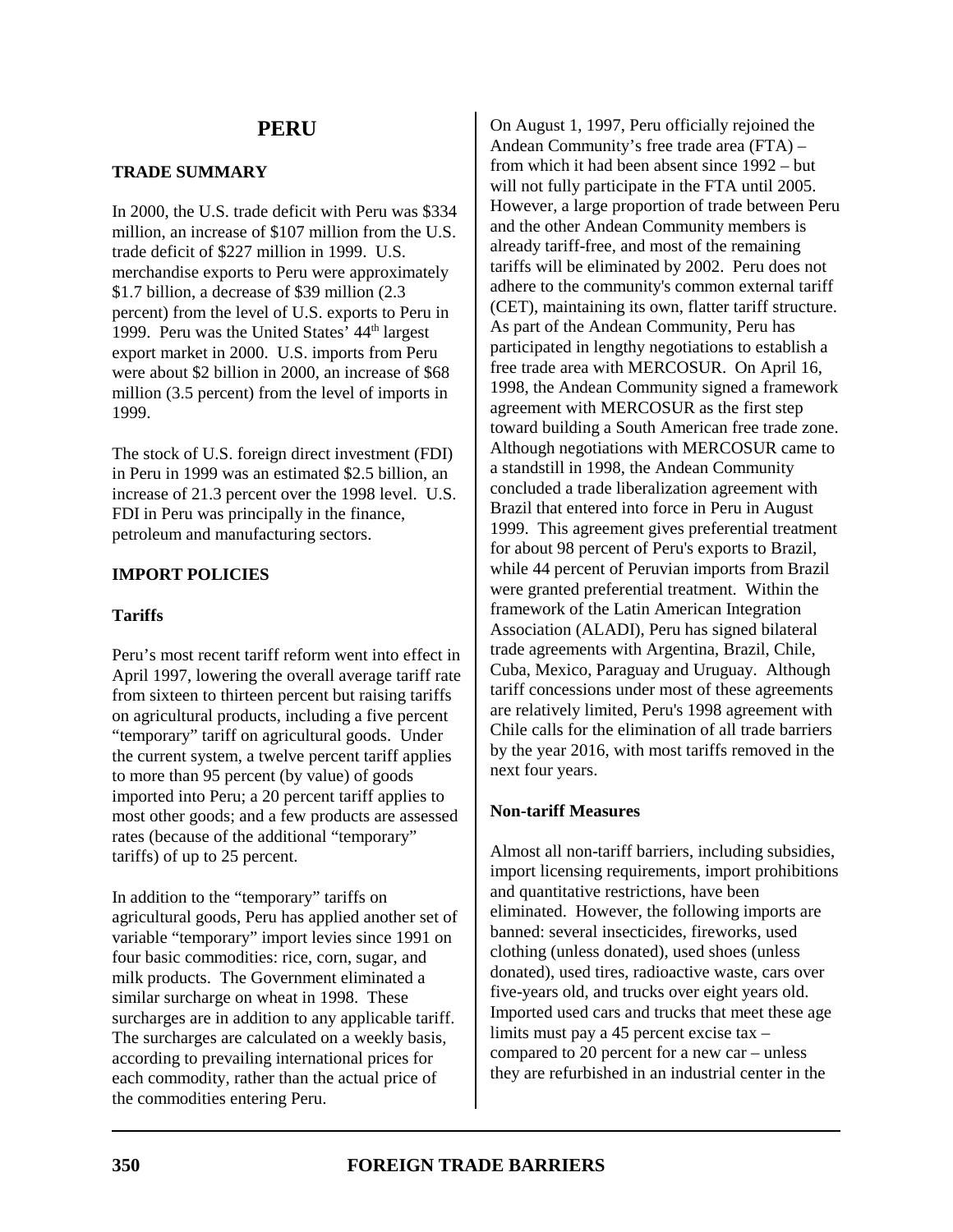south of the country upon entry, in which case they are exempted entirely from the excise tax. Import licenses are required for firearms, munitions and explosives, chemical precursors (since these can be diverted to illegal narcotics production), ammonium nitrate fertilizer, wild plant and animal species, and some radio and communications equipment.

### **GOVERNMENT PROCUREMENT**

There is no limitation on foreign participation in any government solicitations. U.S. pharmaceutical firms raised concerns in September 2000, regarding the government's practice of automatically adding 15 points (on its rating scale of 100) to Peruvian firms in the bidding process for the Health Ministry's pharmaceutical suppliers. U.S. firms contend that the 15 percent margin is excessive, giving an unfair advantage to Peruvian competitors that would otherwise lose these bids on cost or technical grounds. A U.S. pharmaceutical supplier and a U.S. medical equipment supplier have also alleged instances in which lax implementation of the preference has allowed third-country suppliers of non-Peruvian content products to benefit from the practice. Peru is not a signatory to the WTO Agreement on Government Procurement, however, and does not appear to have any other international obligations that preclude it from awarding such preferences.

### **EXPORT SUBSIDIES**

Peru does not provide any direct payment upon exportation.

### **INTELLECTUAL PROPERTY RIGHTS PROTECTION**

Peru belongs to the World Trade Organization (WTO) and the World Intellectual Property Organization (WIPO). It is also a signatory to the Paris Convention, Berne Convention, Rome Convention, Geneva Phonogram Convention, Satellites Convention, Universal Copyright

Convention, and the Film Register Treaty. In April 1999, the U.S. Trade Representative placed Peru on the "Special 301" Priority Watch List.

Since late 1999, the government has been increasingly proactive in promoting and protecting intellectual property rights for domestic and foreign interests. Although enforcement efforts have increased, piracy remains widespread.

#### **Patents and Trademarks**

In April 1996, Peru passed two new laws to improve its intellectual property rights protection regime and bring its national laws into conformity with Andean Community decisions and other international obligations on intellectual property. Although the new laws were an improvement, they contained several deficiencies. The government believes that the Andean Community's September 2000 adoption of Decision 486, which supersedes the previous IPR regime established in Andean Community Decision 344, resolved many of Peru's outstanding discrepancies with the WTO TRIPS Agreement. Nonetheless, there is some question within the Andean Community about whether national law or the Andean Community Decisions on IPR would prevail in the case of conflict between them. Although it had been previously thought that the higher standard would prevail, the Andean Community Secretariat issued rulings in 2000, which determined that Peru violated Decision 344 by issuing "second use" patents. These rulings (Andean Community resolutions 358 and 406) threaten to undermine the ability of member states to implement national laws that are stronger than Andean Community norms.

U.S. pharmaceutical companies are particularly concerned that, in light of resolutions 358 and 406, ambiguities in the new Decision 486 regarding the patent ability of "second use" innovations could undermine the Peruvian government's ability to enforce "second use" patents. They are also concerned that Decision 486 is not sufficiently explicit regarding the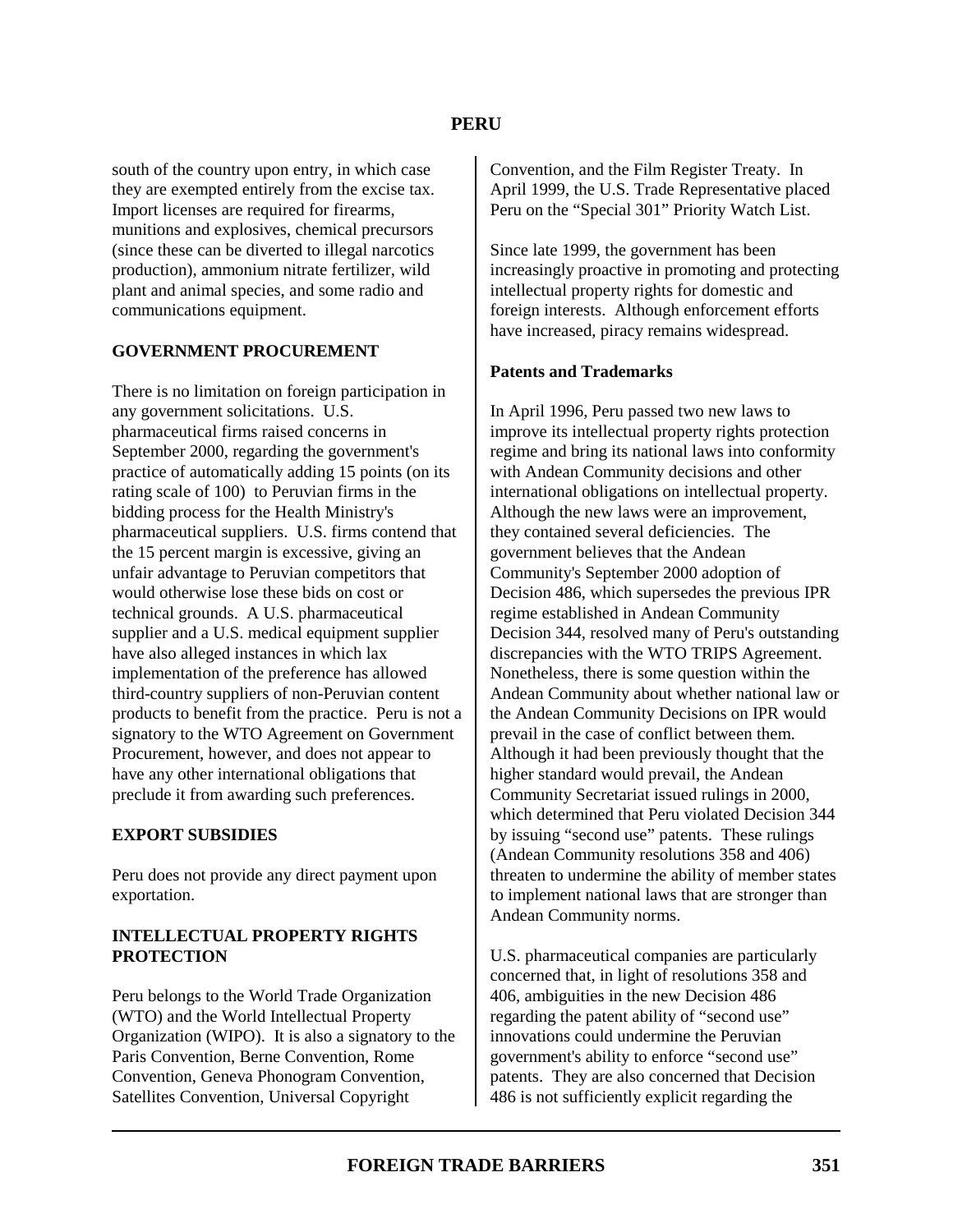confidentiality of data included with market access applications, thereby opening the way to the possible erosion of protections for such information. While Decision 486 brings IPR protection into closer compliance with WTO standards, problems remain with regard to meeting TRIPS obligations. The Decision also remains to be fully implemented in Peru.

Peru's 1996 Industrial Property Rights Law provides an effective term of protection for patents and prohibits devices that decode encrypted satellite signals, along with other improvements. Peruvian law does not provide for "pipeline" protection for patents or protection from parallel imports. Although Peruvian law provides for effective trademark protection, counterfeiting of trademarks and imports of pirated merchandise are widespread.

## **Copyrights**

Peru's Copyright Law is generally consistent with the TRIPS Agreement. However, textbooks, books on technical subjects, audiocassettes, motion picture videos and software are widely pirated. While the government, in coordination with the private sector, has conducted numerous raids over the last few years on large-scale distributors and users of pirated goods and has increased other types of enforcement, piracy continues to be a significant problem for legitimate owners of copyrights in Peru.

## **SERVICES BARRIERS**

## **Basic Telecommunications Services**

In the WTO negotiations on basic telecommunications services, concluded in March 1997, Peru made commitments on all basic telecommunications services, with full market access and national treatment to be provided as of June 1999. Advancing that timetable by almost a year, the government and the dominant telecommunications services provider reached agreement to end the monopoly of the former

state-owned telephone companies as of August 1, 1998. Peru is continuing the process of developing a competitive telecommunications market, and on January 1, 2001, lowered its interconnection rates for most types of telephones. However, concerns remain about the strength of the government regulatory body to oversee the sector and monitor the former monopoly. The U.S. Government is monitoring this situation very closely and expects that Peru will abide by its WTO obligations and strengthen the capacity of the independent telecoms regulator to promote competition and police market abuses.

## **Professional Services**

The government system of assigning audits to state-owned enterprises prevents firms from serving as recurring auditors and from providing non-audit services (consulting) to the companies they audit. International accounting firms cannot practice under their international names. With respect to construction and engineering, 80 percent of employees for government contracts must be nationals. Foreign construction firms must form a joint venture with a local partner for entry into Peru's market. Foreign lawyers cannot provide legal consulting services on home country or international law without being licensed in the practice of Peruvian law.

## **INVESTMENT BARRIERS**

National treatment for foreign investors is guaranteed under Peru's 1993 constitution. Foreign investment does not require prior approval, except in banking and defense-related industries.

Arbitration is a constitutionally guaranteed alternative to the courts, although in one case now pending, a U.S. engineering firm is having difficulty in persuading a government entity to accept arbitration in lieu of a judicial proceeding, as stipulated as an option in its contract.

Peru has notified the WTO of certain measures